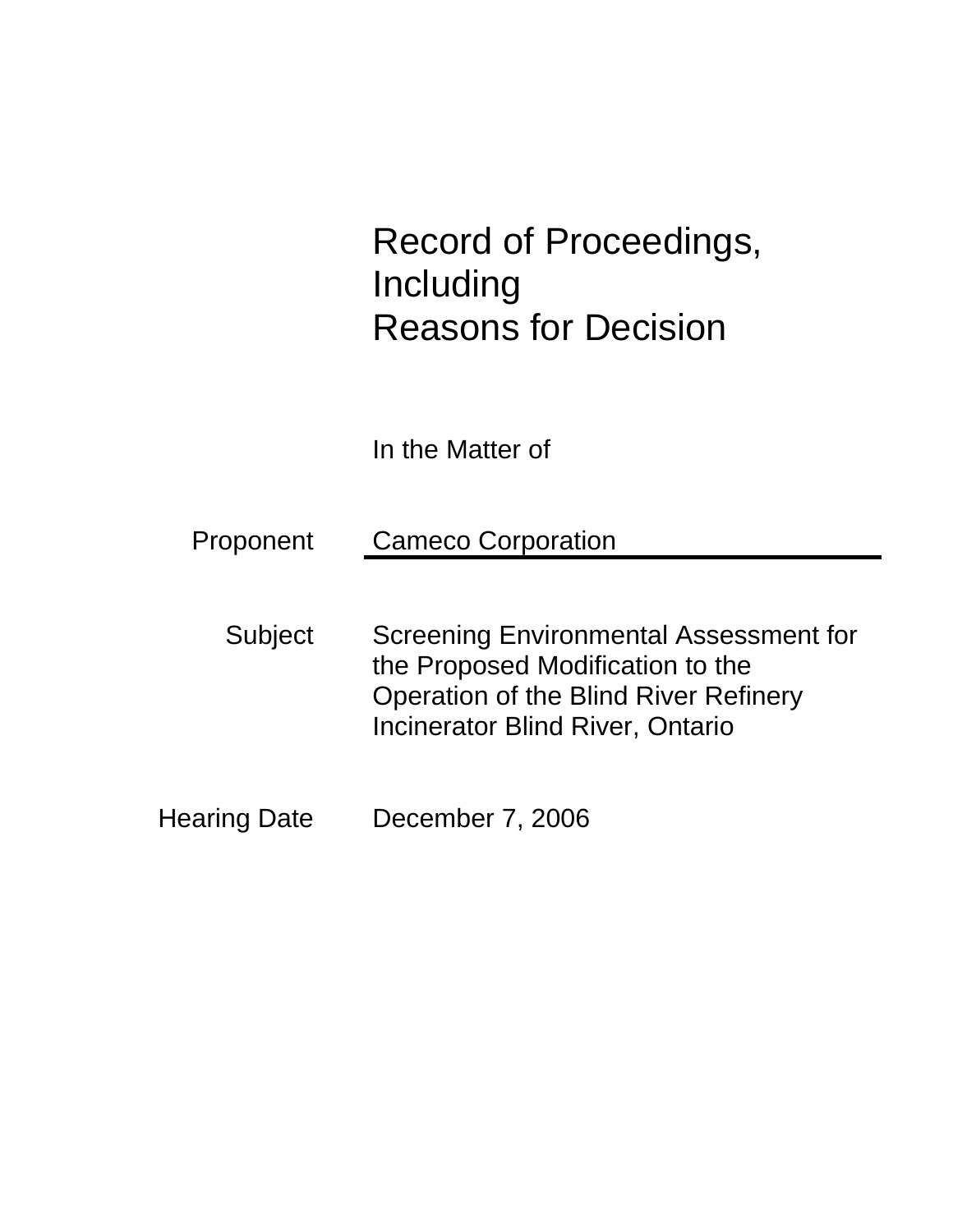# **RECORD OF PROCEEDINGS**

| Proponent:                                           | Cameco Corporation                                                                                                                                   |
|------------------------------------------------------|------------------------------------------------------------------------------------------------------------------------------------------------------|
| Address/Location:                                    | One Eldorado Place, Port Hope, Ontario, L1A 3V1                                                                                                      |
| Purpose:                                             | Screening Environmental Assessment for the Proposed<br>Modification to the Operation of the Blind River Refinery<br>Incinerator Blind River, Ontario |
| Application received:                                | n/a                                                                                                                                                  |
| $Date(s)$ of hearing:                                | December 7, 2006                                                                                                                                     |
| Location:                                            | Canadian Nuclear Safety Commission (CNSC), 280 Slater St.,<br>Ottawa, Ontario                                                                        |
| Members present:                                     | L. J. Keen, Chair<br>M. McDill<br>A. Graham                                                                                                          |
| Secretary:<br>Recording Secretary:<br>Legal Counsel: | M. Leblanc<br>K. McGee<br>S. Maislin Dickson                                                                                                         |

**Date of Decision:** December 7, 2006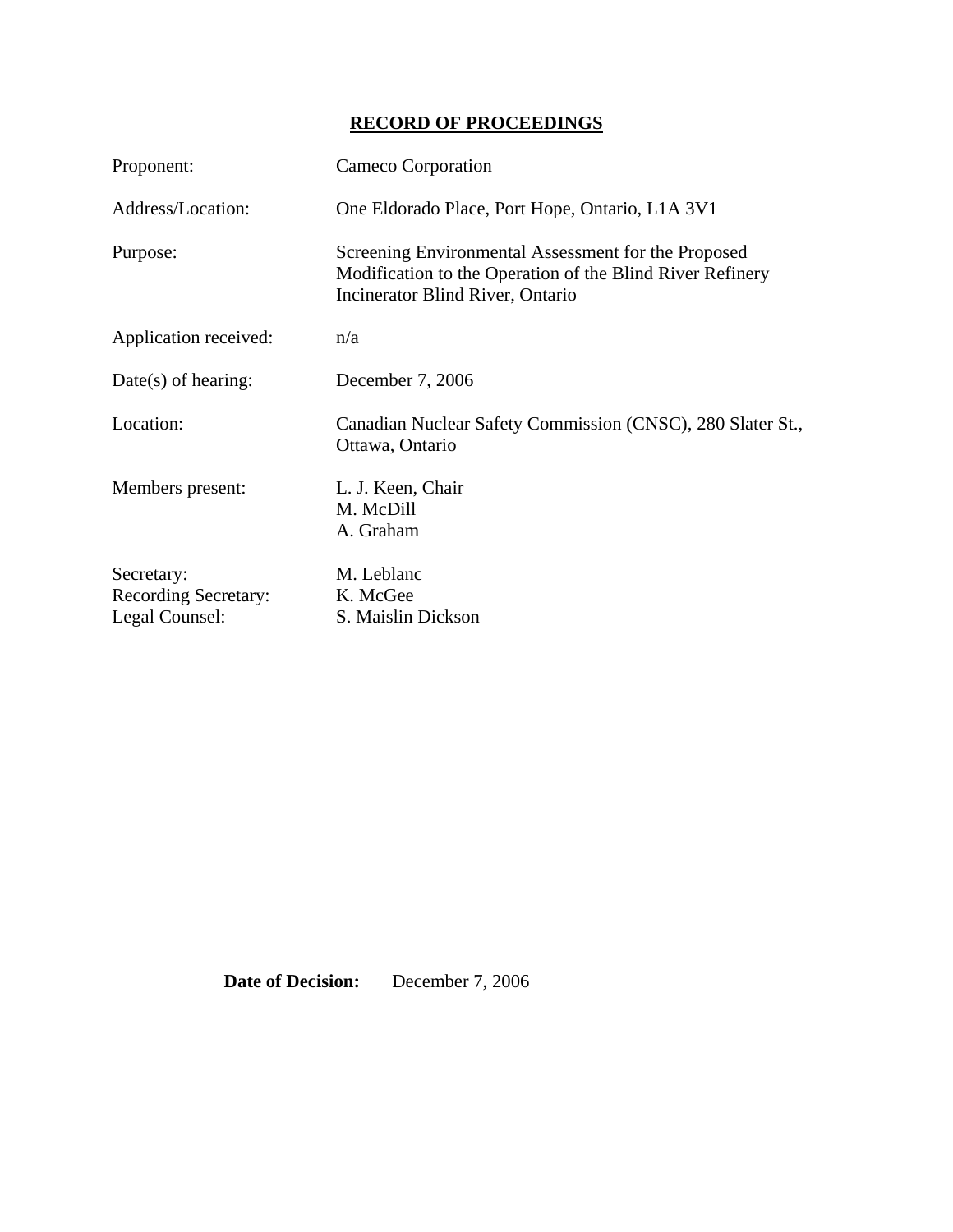# **Table of Contents**

| Conclusions on the Likelihood and Significance of Adverse Environmental Effects  8 |  |
|------------------------------------------------------------------------------------|--|
|                                                                                    |  |
| <b>Conclusion</b>                                                                  |  |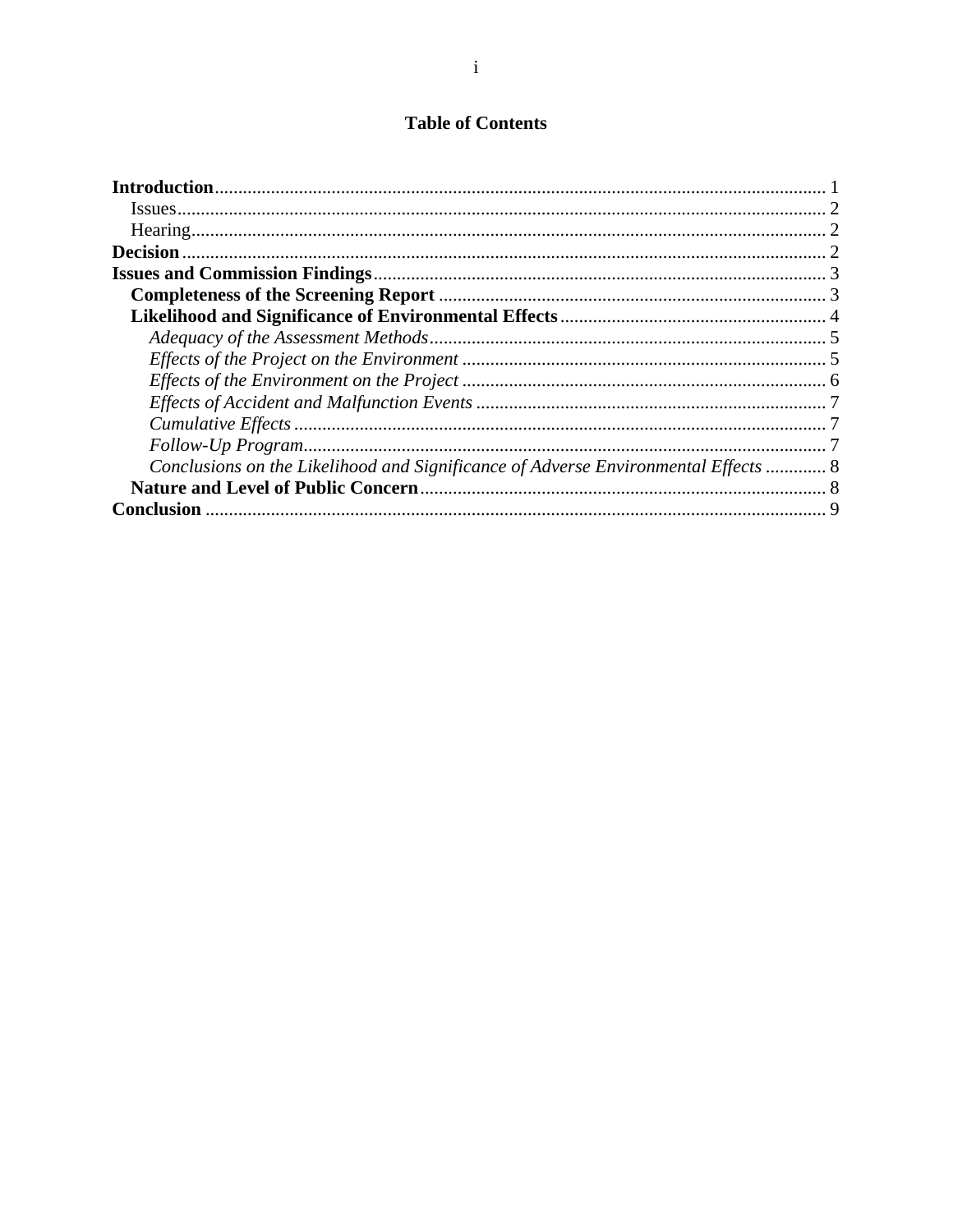# **Introduction**

- 1. Cameco Corporation (Cameco) submitted a project description to the Canadian Nuclear Safety Commission  $(CNSC<sup>1</sup>)$  to seek approval to upgrade the existing incinerator at the Blind River Refinery in Blind River, Ontario to burn radioactively contaminated, combustible by-products generated from Cameco's Blind River and Port Hope facilities. Cameco also proposed to install an oil injection system to allow for the incineration of contaminated uranium-bearing waste oil.
- 2. Cameco's proposed upgrade will enable the incinerator to meet Canada-wide standards and provincial emission requirements that take effect on January 1, 2007, specifically the Ontario Ministry of the Environment (MOE) Guidelines A-7<sup>2</sup> and A-8<sup>3</sup>. The authorization of this activity requires an amendment to Cameco's Fuel Facility Operating Licence (FFOL 3632.0/2007).
- 3. In order to proceed with this activity, Cameco's Fuel Facility Operating Licence would need to be amended. Before the Commission can decide on the proposed licence amendment, the Commission must, in accordance with the requirements of the *Canadian Environmental*  Assessment Act<sup>4</sup> (CEAA), make a decision on an environmental assessment (EA) of the proposal. Pursuant to section 15 of the CEAA, the type of EA required for this project is a screening. The Commission is the sole responsible authority<sup>5</sup> for the EA.
- 4. The guidelines for the EA (EA Guidelines), including statements of the scope of the project and scope of the assessment, were approved by a Designated Officer on March 29, 2005. The EA Guidelines were used in delegating to Cameco, pursuant to section 17 of the CEAA, the preparation of technical studies to satisfy the requirements of the EA Guidelines. The resulting EA Study Report was then used by CNSC staff for the preparation of the draft EA Screening Report (Screening Report). Stakeholders, including the federal authorities, were provided an opportunity to review the draft Screening Report prior to its finalization and submission to the Commission for this hearing and decision.
- 5. This *Record of Proceedings* describes the Commission's consideration of the Screening Report, the submission by CNSC staff, the submission received from an intervenor and the Commission's reasons for decision on the results. The Screening Report of Cameco's proposal to construct upgrades to the incinerator to increase its capacity, add pollution control equipment and on-line monitoring equipment and install an oil injection system is attached as an appendix to CMD 06-H131.

 $\overline{a}$ 

<sup>&</sup>lt;sup>1</sup> In this *Record of Proceedings*, the *Canadian Nuclear Safety Commission* is referred to as the "CNSC" when referring to the organization and its staff in general, and as the "Commission" when referring to the tribunal component.

<sup>&</sup>lt;sup>2</sup>Guideline A-7: *Combustion and Air Pollution Control Requirements for New Municipal Waste Incinerators (2004).*<br><sup>3</sup> Guideline A 8: *Cuideline for the Implementation of Canada Wide Standards for Emissions of Mareum and o* <sup>3</sup> Guideline A-8: *Guideline for the Implementation of Canada-Wide Standards for Emissions of Mercury and of Dioxins and Furans and Monitoring and Reporting Requirements for Municipal Waste Incinerators Biomedical Waste Incinerators Sewage Sludge Incinerators Hazardous Waste Incinerators Steel Manufacturing Electric Arc Furnaces Iron Sintering Plants* (2004). 4

 $4$  S.C. 1992, c.37.

<sup>&</sup>lt;sup>5</sup> Responsible Authority in relation to an EA is determined in accordance with subsection  $11(1)$  of the CEAA.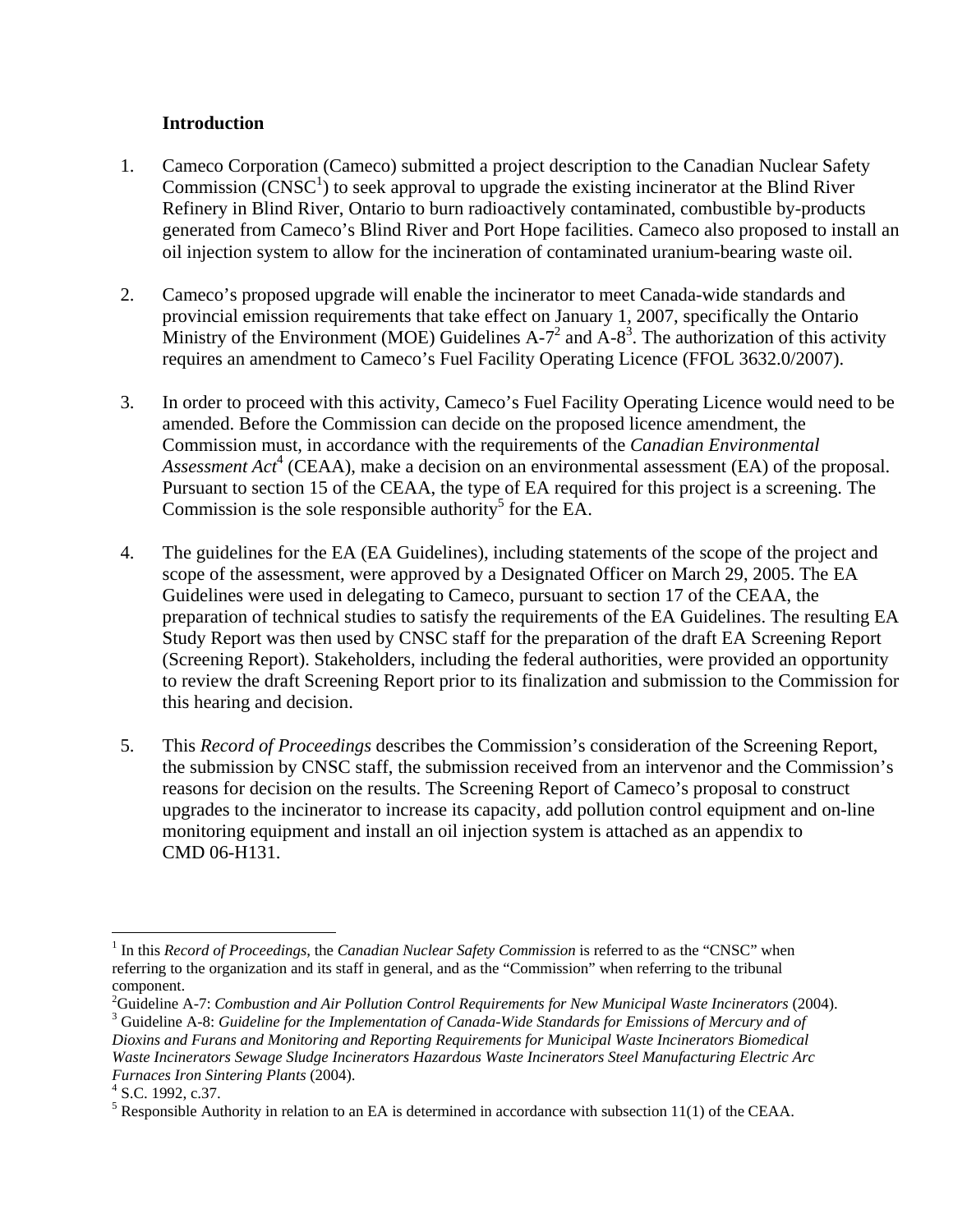**Issues** 

6. In considering the Screening Report, the Commission was required to decide:

a) whether the Screening Report is complete; that is, whether all of the factors and instructions set out in the approved EA Guidelines and subsection 16(1) of the CEAA were adequately addressed;

b) whether the project, taking into account the mitigation measures identified in the Screening Report, is likely to cause significant adverse environmental effects;

c) whether the project must be referred to the federal Minister of the Environment for referral to a review panel or mediator, pursuant to paragraph  $20(1)(c)$  of the CEAA; and

d) whether the Commission will proceed with its consideration of an application for a licence amendment under the *Nuclear Safety and Control Act*, consistent with paragraph  $20(1)(a)$  of the CEAA.

# **Hearing**

- 7. Pursuant to section 22 of the NSCA, the President of the Commission established a Panel of the Commission to hear this matter.
- 8. The Panel of the Commission (hereafter referred to as the Commission), in making its decision, considered information presented at a hearing held on December 7, 2006 in Ottawa, Ontario. During the hearing, the Commission received written submissions from Cameco (CMD 06-H131.1), CNSC staff (CMD 06-H131) and Northwatch (CMD 06-H131.2).

# **Decision**

9. Based on its consideration of the matter, as described in more detail in this *Record of Proceedings,* the Commission decides that:

a) the Environmental Assessment Screening Report appended to CMD 06-H131 is complete; that is, the scope of the project and assessment were appropriately determined in accordance with sections 15 and 16 of the *Canadian Environmental Assessment Act*, and all of the required assessment factors were addressed during the assessment;

b) the project, taking into account the mitigation measures identified in the Environmental Assessment Screening Report, is not likely to cause significant adverse environmental effects;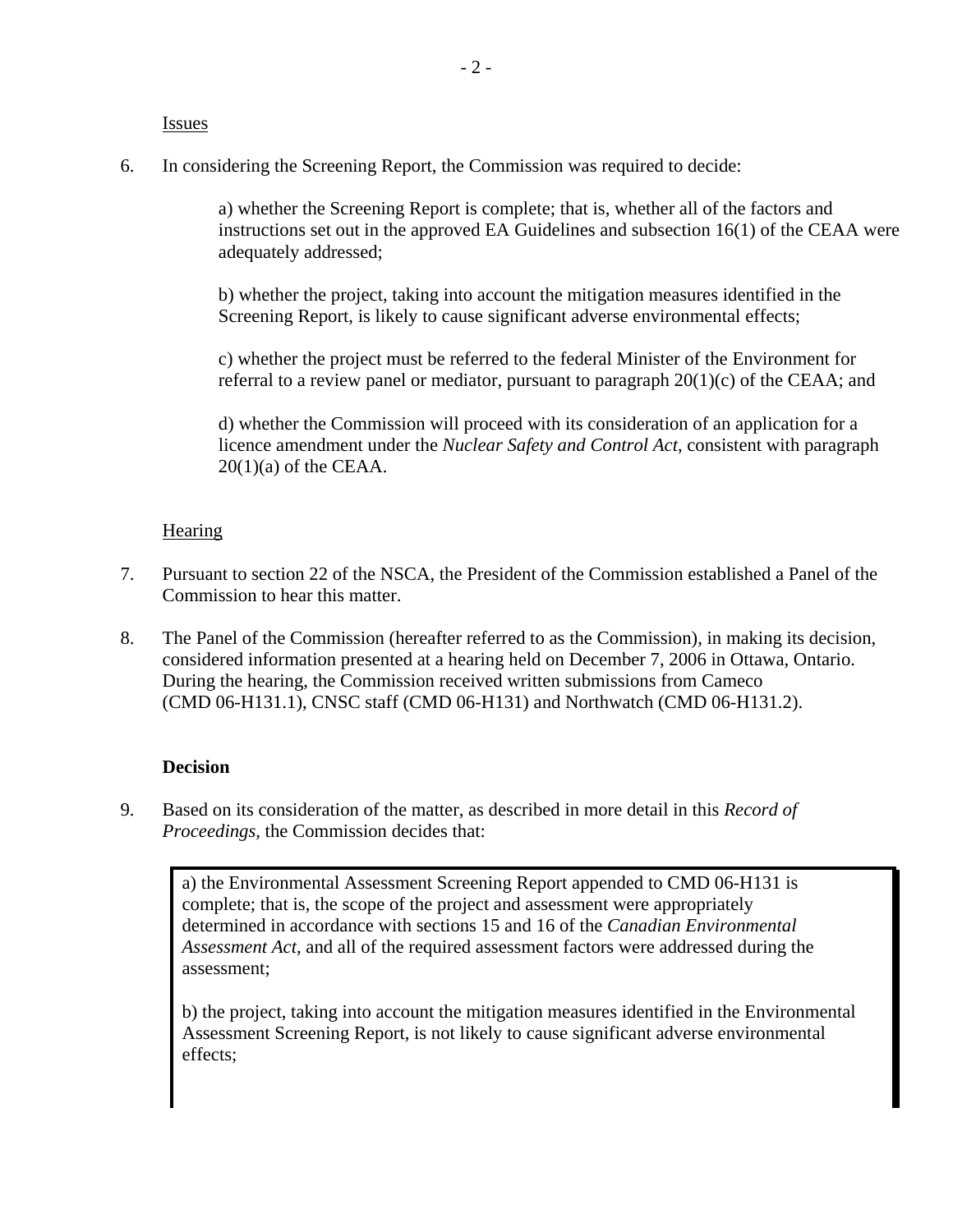c) it will not refer the project to the federal Minister of the Environment for his referral to a federal Environment Assessment review panel or mediator;

d) it will proceed to consider the application for licence amendment under the provisions of the *Nuclear Safety and Control Act*, consistent with paragraph 20(1)(a) of the *Canadian Environmental Assessment Act*.

# **Issues and Commission Findings**

10. The findings of the Commission presented below are based on the Commission's consideration of all the information and submissions available for reference on the record for the hearing.

# **Completeness of the Screening Report**

- 11. In its consideration of the completeness of the Screening Report, the Commission considered whether the assessment had adequately addressed and appropriately defined the scope of project and assessment factors.
- 12. CNSC staff reported that, on March 29, 2005, the Designated Officer established EA Guidelines, including statements of project scope and scope of the assessment factors as required by sections 15 and 16 of the CEAA. CNSC staff stated that, in its opinion, the Screening Report contains information on the full scope of the project and for all of the factors required for a screening EA under section 16 of the CEAA and as set out in the EA Guidelines.
- 13. Pursuant to the CEAA *Regulations Respecting the Coordination by Federal Authorities of Environmental Assessment Procedures and Requirements*<sup>6</sup> , Health Canada and Environment Canada were identified as federal authorities (FA) for the purpose of providing expert assistance during the environmental assessment.
- 14. The Ontario Ministry of the Environment was also provided with the opportunity to participate in the preparation of the draft EA Guidelines and the draft EA Screening Report. The Ontario Ministry of the Environment determined that there are no provincial environmental assessment requirements under the Ontario *Environmental Assessment Act*<sup>7</sup> applicable to this project.
- 15. In its consideration of the scope of the project, the Commission sought further information regarding the transportation of material from Port Hope and its impact on truck traffic and the reason why Transport Canada had decided not to comment. CNSC staff stated that Transport Canada had declared that it did not have regulatory interest or function in this project. CNSC staff noted that shipments of radioactive waste between Blind River and Port Hope have been occurring since the Blind River refinery started operations in 1983. Materials are packaged and transported on public roadways in accordance with Transport Canada regulations and the *Packaging and*

 6 S.O.R./97-181.

 $<sup>7</sup>$  R.S.O. 1990, c. E.18.</sup>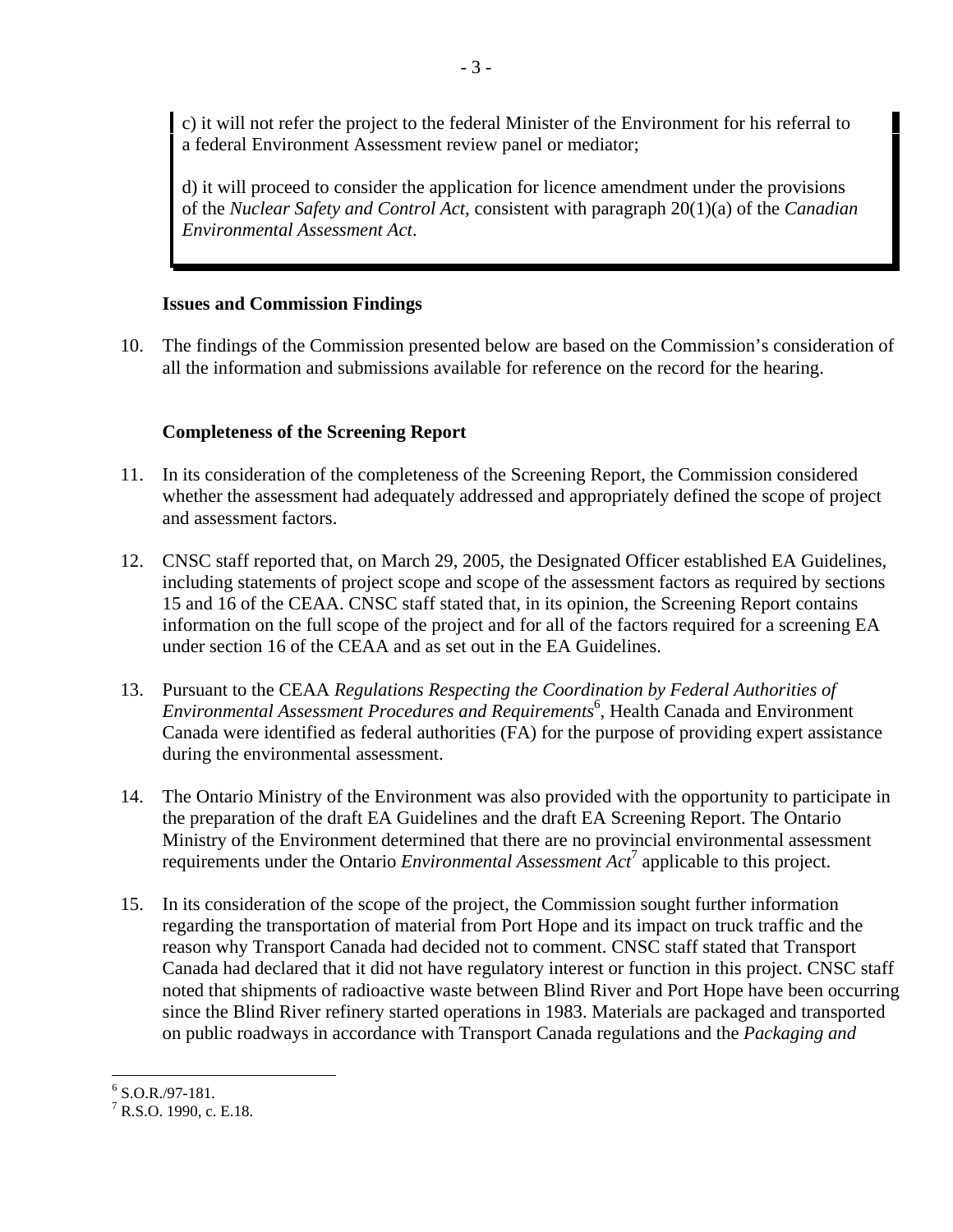*Transport of Nuclear Substances Regulations*<sup>8</sup> . As there is no anticipated increase in truck traffic, Transport Canada declined to comment.

- 16. The Commission sought clarification on the projected increased volumes of combustible and liquid waste and their impact. CNSC staff noted that the incinerator currently operates approximately 2 days per week on day shift only for approximately 6 hours per day. Under the proposed project, the incinerator would operate an additional 2 or 3 days per week with feed material introduced for up to 11 hours each day. The feed material would include contaminated combustible material that cannot otherwise be disposed of or recycled, as well as used oil contaminated with uranium, and regeneration product currently stored at the Blind River site. The capacity of the incinerator, 309 kg/hr, will not change. Further, the installation of the proposed emissions control system is expected to reduce particulate, NO<sub>x</sub>, SO<sub>2</sub>, acid gases, metals and dioxin/furan emissions, to ensure compliance with the Ontario Ministry of the Environment's Guideline A-7 and the Canadian Council for Ministers of the Environment *Canadian Wide Standard for Dioxins and Furans*.
- 17. The Commission noted that used oil was currently being stored at the site and sought details regarding the condition of the storage drums. CNSC staff confirmed that the site has accumulated an inventory of used oils that are slightly contaminated with uranium and generates used oil in the order of one drum (205 litres) per month all of which are being stored safely.
- 18. The Commission sought clarification as to whether tritium was discharged in the stack emissions. CNSC staff confirmed that tritium was not used at the Blind River or Port Hope facilities.
- 19. Based on this information and the Commission's review of the EA Guidelines and Screening Report, the Commission concludes that the scope of the project and the scope of the factors for the assessment were appropriate and that all of the required factors were addressed during the assessment.
- 20. The Commission also concludes that the Screening Report is complete and compliant with the requirements of the CEAA. The Commission is thus able to proceed with its consideration of the likelihood and significance of the environmental effects of the project, the adequacy of the proposed mitigation measures, and the public concerns about the project.

# **Likelihood and Significance of Environmental Effects**

21. This section contains the Commission's findings with respect to whether the project, taking into account the identified mitigation measures, is likely to cause significant adverse environmental effects. In examining this question, the Commission first considered the adequacy of the study methods used to identify and evaluate the potential environmental effects, including the public consultation process, followed by a consideration of the predicted effects on the relevant components of the environment.

 $\frac{1}{8}$  $8$  S.O.R./2000-208.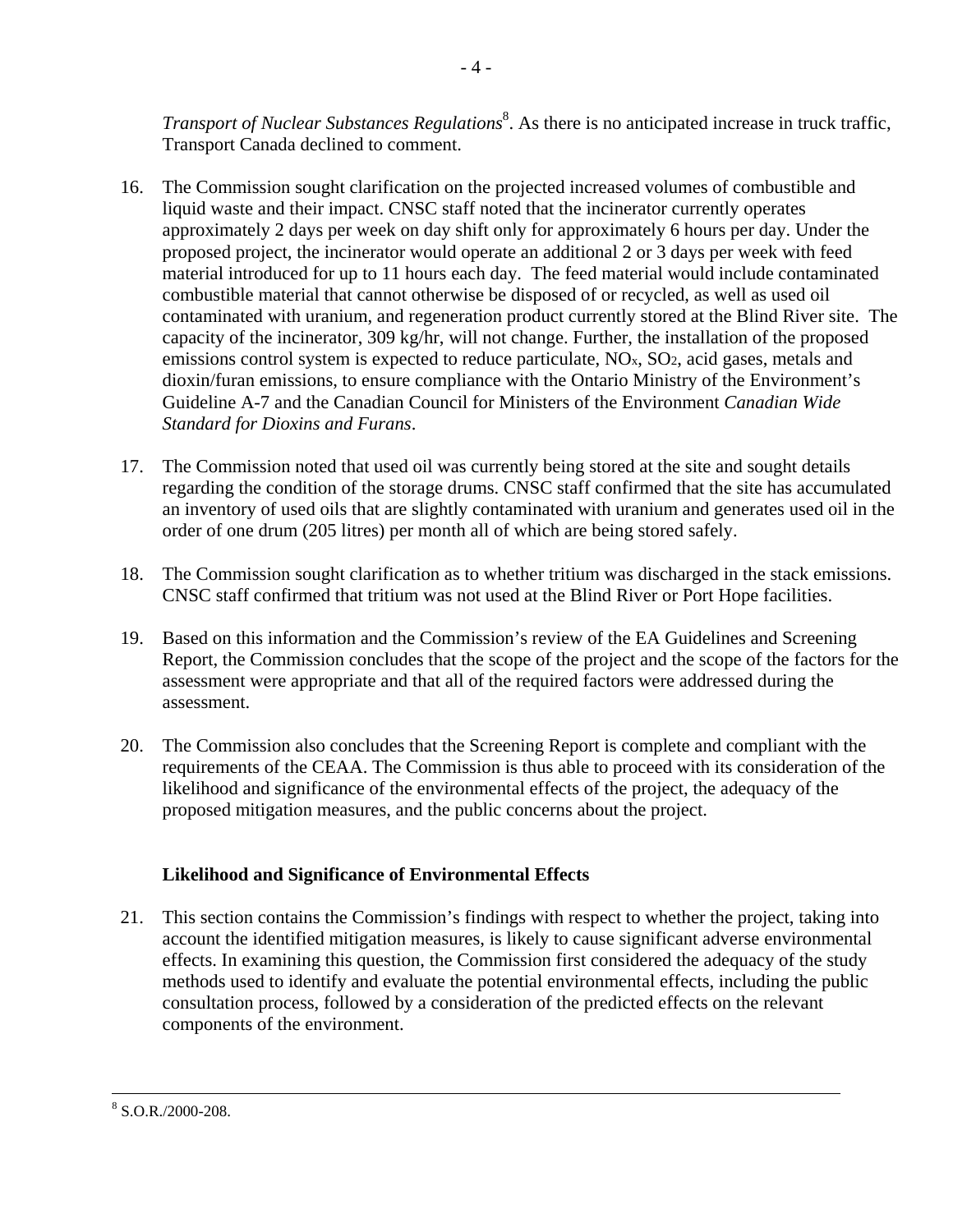#### *Adequacy of the Assessment Methods*

- 22. In its submission, CNSC staff outlined the methodology used in the assessment of the direct and indirect effects of the project on the environment. CNSC staff noted that the assessment of likely effects of the project on the environment was carried out in a step-wise manner.
- 23. The EA involved a progressive identification, screening and assessment of significance of potential interactions between the project (under both normal, and accident and malfunction conditions) and the various components of the environment, that is the geology and hydrogeology, the atmosphere, human health, and the aquatic and terrestrial environment. The assessment considered the possible environmental effects related to construction activities, normal operations, the effects under malfunction and accident scenarios and the cumulative effects with other projects in the area and the need for follow-up.
- 24. CNSC staff outlined in its submission the extent of the consultations that were conducted during the EA process. Based on limited interest expressed by the public in activities occurring at the Blind River Refinery and the fact that the potential risk to the environment was expected to be very low, the draft EA Screening template was not issued for public consultation. CNSC staff initiated a public comment period on the draft Screening Report, and key stakeholders, including federal authorities, were sent the Screening Report for their review.
- 25. The Commission is satisfied that the methods used to consult with the public during the EA, including opportunities to comment and review the Screening Report, were acceptable and provided a suitable basis for the Commission to evaluate the public concerns about the project. The Commission's findings on the public concerns are discussed further in the section below entitled Nature and Level of Public Concern.
- 26. Based on its review of the Screening Report and the above information, the Commission concludes that the EA methods were acceptable and appropriate.

#### *Effects of the Project on the Environment*

- 27. CNSC staff reported that based on the identification of environmental components and the list of Valued Ecosystem Components (VECs), 34 environmental sub-components were the focus of the assessment. As the incinerator is not expected to have any effects on water discharges, the terrestrial receptors were the most relevant. Based on the screening of the issues, CNSC staff concluded, however, that the proposed project is not likely to cause significant adverse effects on the environment, taking the identified mitigation measures into account.
- 28. Notwithstanding staff's assessment that the incinerator was not likely to have any effect on water discharges, the Commission asked for information on the groundwater monitoring in place at the facility. CNSC staff advised that the facility has three wells for monitoring purposes located along the shore of the Mississagi River. Groundwater monitoring through these three wells would capture any changes resulting from the project.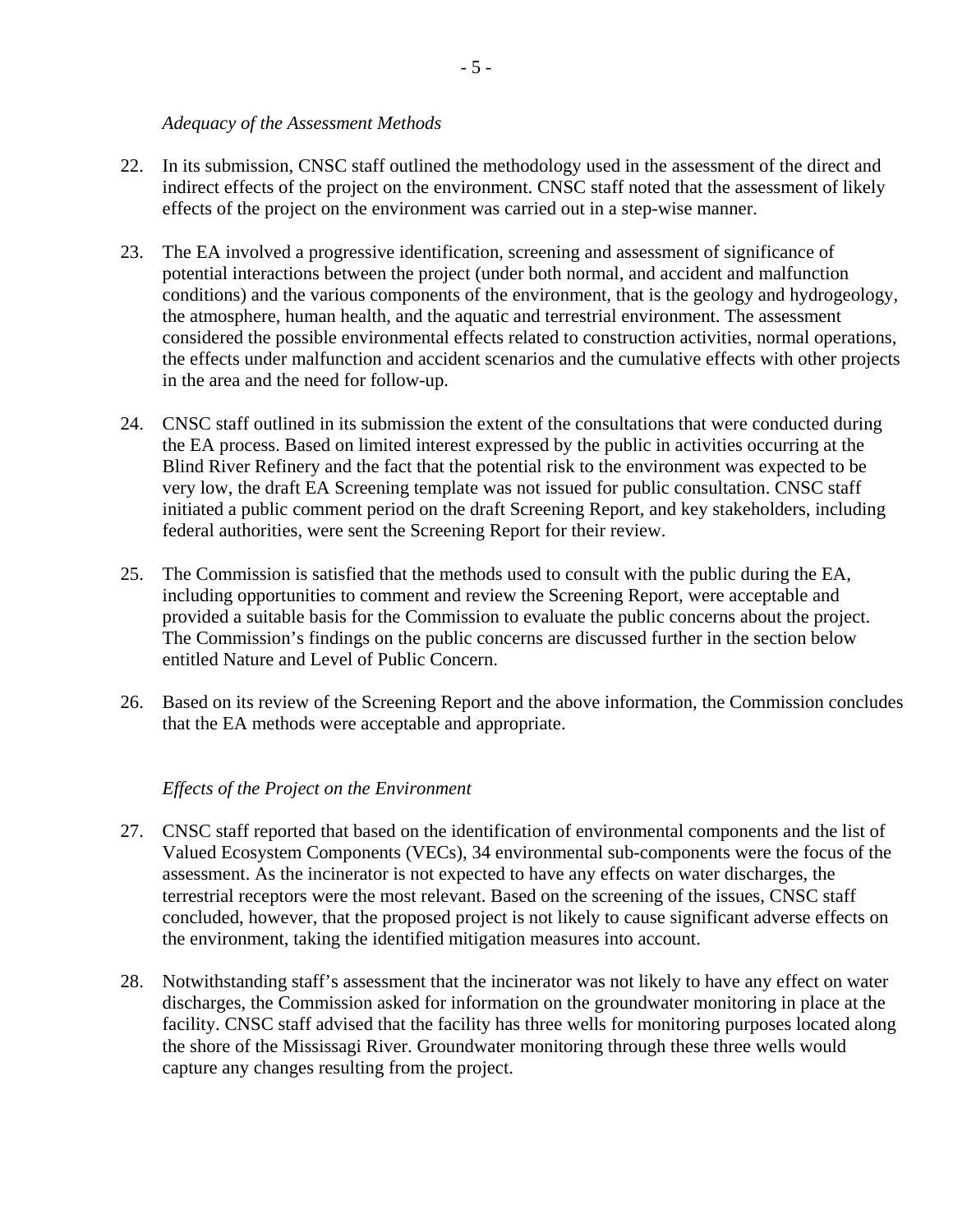- 29. In support of its findings, CNSC staff noted that, from a total of 40 potential interactions between the project and the environment, those with measurable effects that the project would likely cause were carried forward for more detailed evaluation. CNSC staff concluded from an assessment of each of those interactions that no likely significant adverse environmental effects are expected to occur.
- 30. The Commission reviewed the dose assessment for members of the public. The three types of releases from the Blind River facility to the environment are air emissions, liquid effluent discharge and gamma radiation emissions from materials within the fenced area. Of these, the proposed incinerator upgrade only has potential to affect air emissions and hence doses via air related pathways. Several possible receptors (one-year old and five-year old children, adults) were considered for people living in residences near the facility, cottagers and individuals spending time near the facility for recreational purposes. Annual dose rates were calculated for existing conditions and for baseline conditions in 2035 for the continuing operations at the current licence limit.
- 31. CNSC staff noted that an ecological risk assessment for the Blind River refinery was conducted in 2004 and updated in 2006. The reports concluded that the routine releases of both radioactive and non-radioactive chemicals from the refinery are not expected to significantly impact the aquatic or terrestrial environment. The project will generally result in a decrease in incinerator emissions to air for parameters except uranium. The Commission sought and received CNSC staff's assurance that Cameco has targeted a maximum uranium emission rate of 4.5 gram per hour  $(g/h)$  to ensure compliance with the CNSC action level of 5 g/h from the incinerator.
- 32. Based on its review of the Screening Report and the above information and considerations, the Commission concludes that the proposed project, taking into account the identified mitigation measures, is not likely to cause significant adverse environmental effects.

# *Effects of the Environment on the Project*

- 33. CNSC staff reported that the EA examined how severe weather, seismic events, climate change, flooding, mudslides/landslides, fire, wind, ice and snow load and extreme weather events could adversely affect the project. CNSC Staff reported that the residual effects of the environment on the project were assessed as not significant.
- 34. The Commission noted that the facility is located within 375 meters of the Mississagi River and 1500 meters of Lake Huron. The Commission sought assurance that the facility was not within the flood plain and that sufficient measures were being taken to mitigate the impact of flooding and the control of water flow on the Mississagi River. CNSC staff confirmed that the facility is located outside the relevant flood lines. CNSC staff also noted that the river levels were controlled by a series of dams and that the dam operator notifies all downstream occupants prior to any significant releases of water. CNSC staff further noted that there had been no history of flooding on the refinery site in the history of its operation.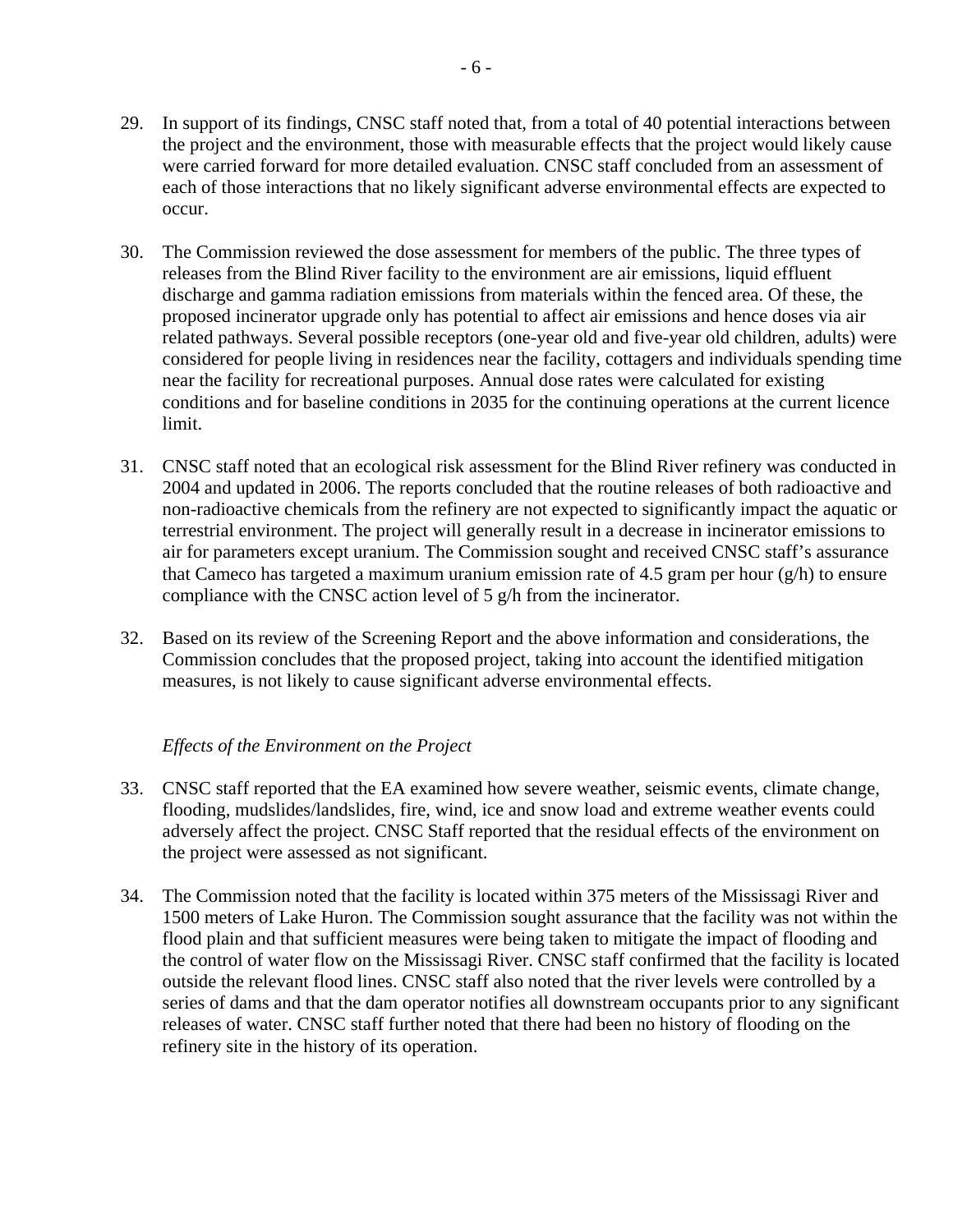35. Based on the above information, the Commission concludes that the environment is not likely to cause adverse effects on the project.

# *Effects of Accident and Malfunction Events*

- 36. CNSC staff stated that it had assessed the potential effects of the following accident and malfunction events: fire at the incinerator charging area and malfunctions of the incinerator or air pollution control systems. However, CNSC staff noted that equipment installation would meet applicable fire codes, and proper safety features and fire suppression equipment would mitigate a possible fire. CNSC staff further noted that, while malfunctions of the incinerator or the air pollution control system have the potential to result in increased emissions of one or more contaminants above those expected under normal operating conditions, system interlocks and continuous operator surveillance would result in the rapid shut down of the incinerator. Furthermore, proposed controls and safeguards would limit emissions during equipment malfunctions to or below those of the current design.
- 37. Based on the above information and considerations, the Commission concludes that accident and malfunction events are not likely to cause adverse effects on the project.

#### *Cumulative Effects*

- 38. CNSC staff noted that the EA considered the cumulative effects of the project on the air quality, soil and dose calculations. The analysis considered the cumulative effects of the proposed production increase at the refinery with the proposed incinerator modifications.
- 39. Based on the information received, the Commission concludes that there would be no significant residual cumulative effects associated with the proposed project.

#### *Follow-Up Program*

- 40. The Commission questioned why there is no follow-up program proposed that would verify the model estimates. Given the scope of the proposed project, the Commission noted that it expects to see stringent testing in place to confirm the model estimates. The Commission also expressed the view that it would not be acceptable that emissions and discharges exceed the predicted level.
- 41. CNSC staff noted that no specific follow-up program was recommended because there were no predicted environmental effects associated with the proposed project. However, the Blind River refinery is subject to a routine monitoring program, particle size analysis of the main process stacks, stack testing to commission the incinerator and annual testing for mercury, dioxins and furans in accordance with the incinerator's MOE Certificate of Approval.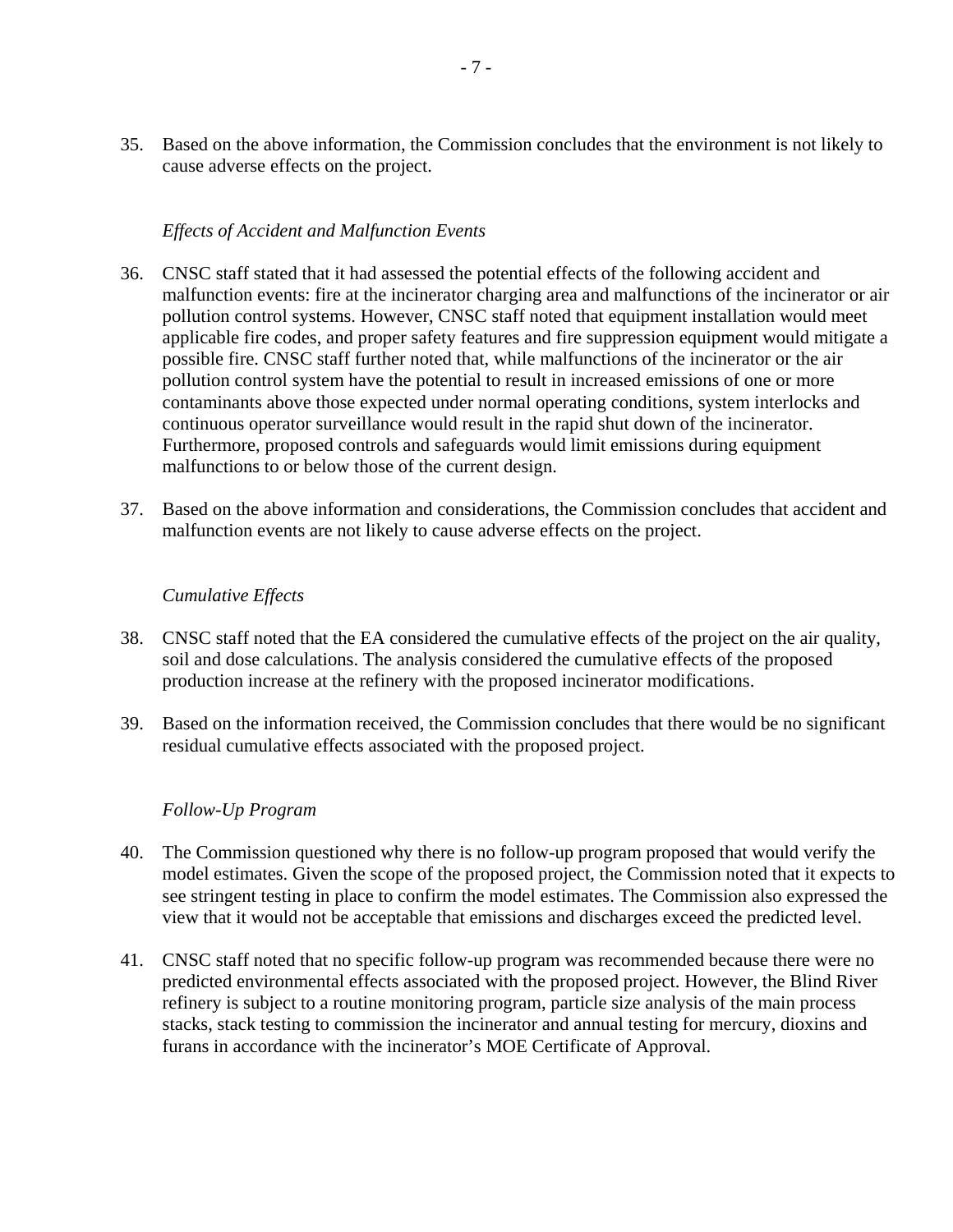- 42. The Commission directs CNSC staff to ensure that the estimates and predictions set out in the EA are tested and validated once the project is implemented.
- 43. Based on the above information, the Commission concludes that in addition to verification of the model predictions once the project is completed, there are sufficient other monitoring requirements in place for the purposes of a follow-up program.

#### *Conclusions on the Likelihood and Significance of Adverse Environmental Effects*

- 44. Based on the considerations and reasons noted above, the Commission agrees with CNSC staff's conclusion in the Screening Report that the proposed project is not likely to cause significant adverse environmental effects, taking into account the identified mitigation measures.
- 45. The Commission is also satisfied that the likelihood and significance of the effects have been identified with reasonable certainty.

# **Nature and Level of Public Concern**

- 46. With respect to public concern as a factor in its consideration of whether to refer the project to the federal Minister of the Environment for a review panel or mediator, the Commission first examined whether the public had sufficient opportunity to become informed about the project and the EA, and express their views on it.
- 47. As noted in paragraph 25 above, the Commission is satisfied that Cameco and CNSC staff consulted appropriately with the public and other interested stakeholders. The Commission is therefore satisfied that the public had adequate opportunity to become informed about the project and express any concerns.
- 48. CNSC staff reported that comments were received from Health Canada, Environment Canada and Northwatch on the draft Screening Report. No concerns were raised that would justify referring the project to the federal Minister of the Environment for a referral to a review panel or mediator.
- 49. The Commission considered the position taken by Northwatch that the modifications to the incinerator and expansion to incinerator operations is based on Cameco's interest in cost saving through avoiding upgrades to their Port Hope facility. The Commission notes that its assessment of the Screening Report is based on environmental considerations as well as health and safety issues and was not influenced by Cameco's business decisions.
- 50. The Commission also noted the concern expressed by Northwatch regarding the short time period for consultation. CNSC staff replied that the consultation period reflected the very limited public concern and community interest in previous projects at the Blind River facility.